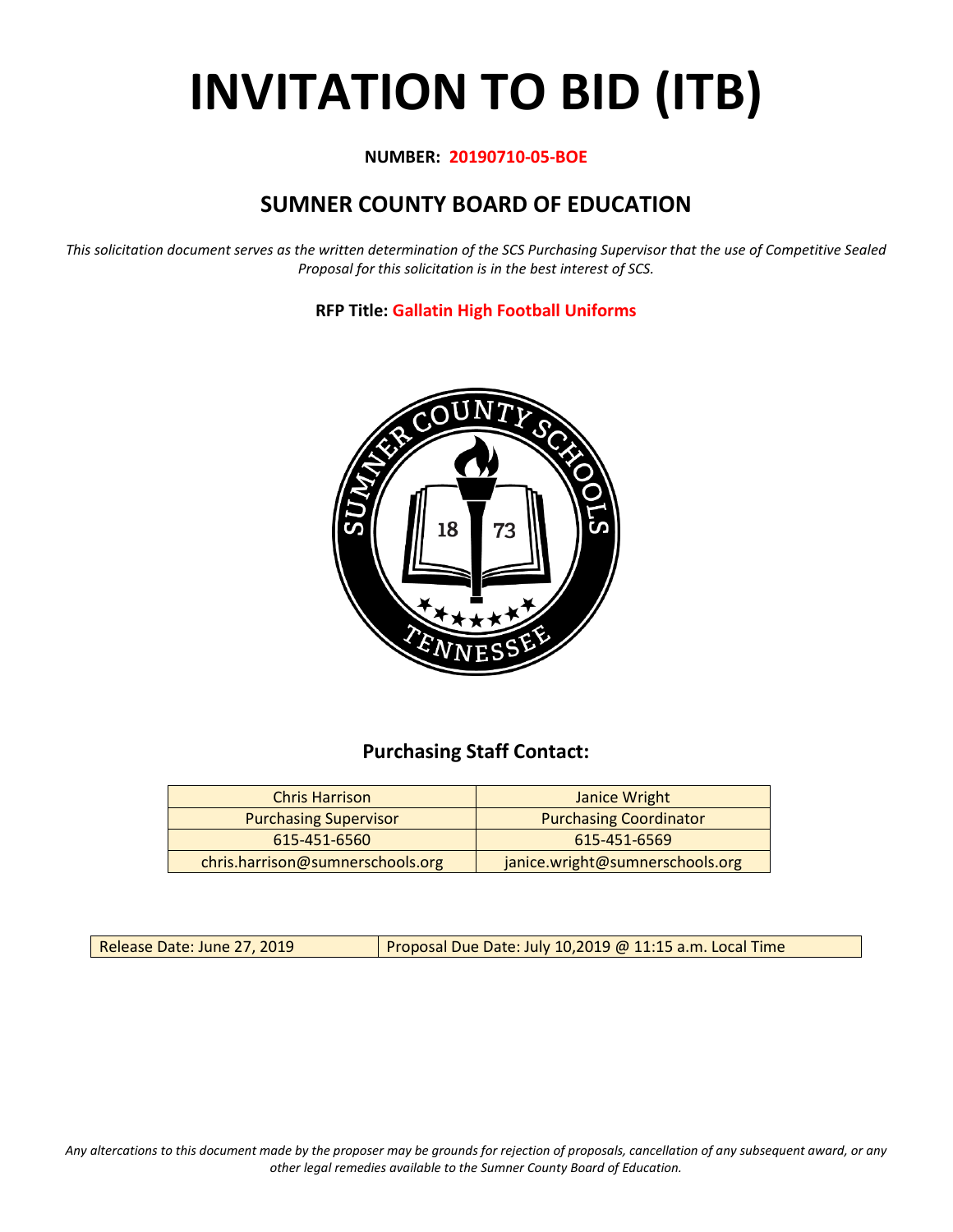## **NOTICE TO PROPOSERS**

There may be one or more amendments to this ITB. In order to receive communication for any such amendments issued specifically to this ITB, the proposer must provide the information requested below to the Sumner County Board of Education (SCS) Purchasing Department. The information may be sent by email to: Chris Harrison, Purchasing Supervisor, chris.harrison@sumnerschools.org. SCS will send amendments only to those proposers which complete and return this information in a timely manner.

| ITB Number:             | 20190710-05-BOE Gallatin High Football Uniforms      |
|-------------------------|------------------------------------------------------|
| Company Name:           |                                                      |
| <b>Mailing Address:</b> |                                                      |
|                         |                                                      |
|                         |                                                      |
| Phone Number:           |                                                      |
| <b>Contact Person:</b>  |                                                      |
| <b>Email Address:</b>   | <u> 1980 - Jan Barnett, fransk politik (d. 1980)</u> |
| Authorized Signature:   |                                                      |
|                         |                                                      |
| <b>Printed Name:</b>    |                                                      |
| Date:                   |                                                      |

Emailed amendments will be sent in a Microsoft Word (Office for Windows) or Portable Document Format (pdf) format. Any alterations to the document made by the proposer may be grounds for rejection of proposal, cancellation of any subsequent award or any other legal remedies available to SCS.

Amendments will also be posted on the SCS website **https://sumnerschools.org/index.php/current-bids-and-rfps** and attached to the solicitation listing as a PDF or WORD file. Check the particular solicitation on the Current Bids and RFPs webpage for any posted amendments.

By completing and returning this form, the Proposer has expressed its intent to provide a proposal for **20190710-05-BOE Gallatin High Football Uniforms.**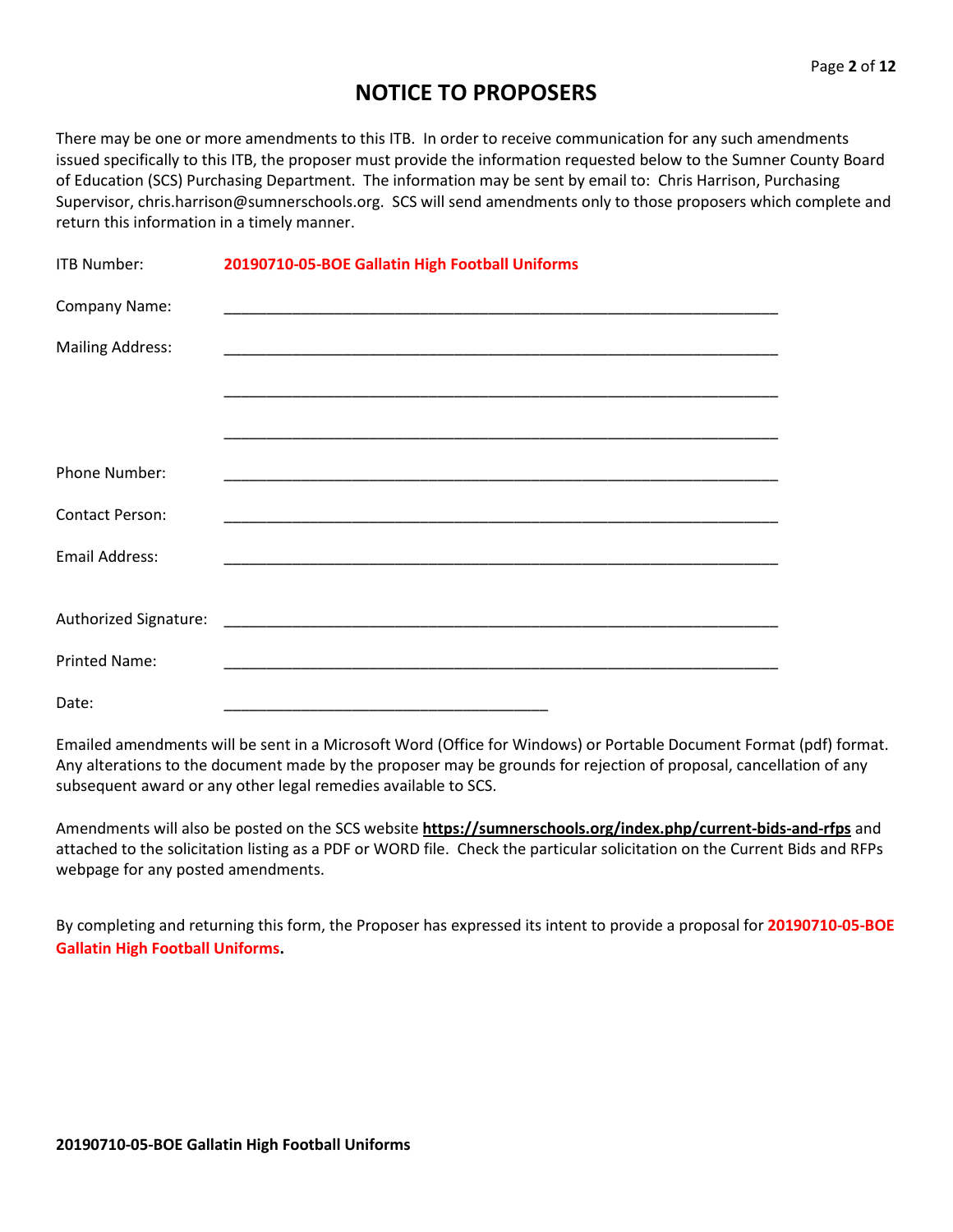## **TABLE OF CONTENTS**

- 1. Specification
- 2. Source Selection and Contract Award
- 3. Schedule of Events
- 4. Delivery of Proposals
- 5. Protests
- 6. New Vendors

#### 7. Attachments

- A. Bid Form/Certification
- B. IRS Form W9
- C. Attestation Re Personnel
- D. Standard Terms and Conditions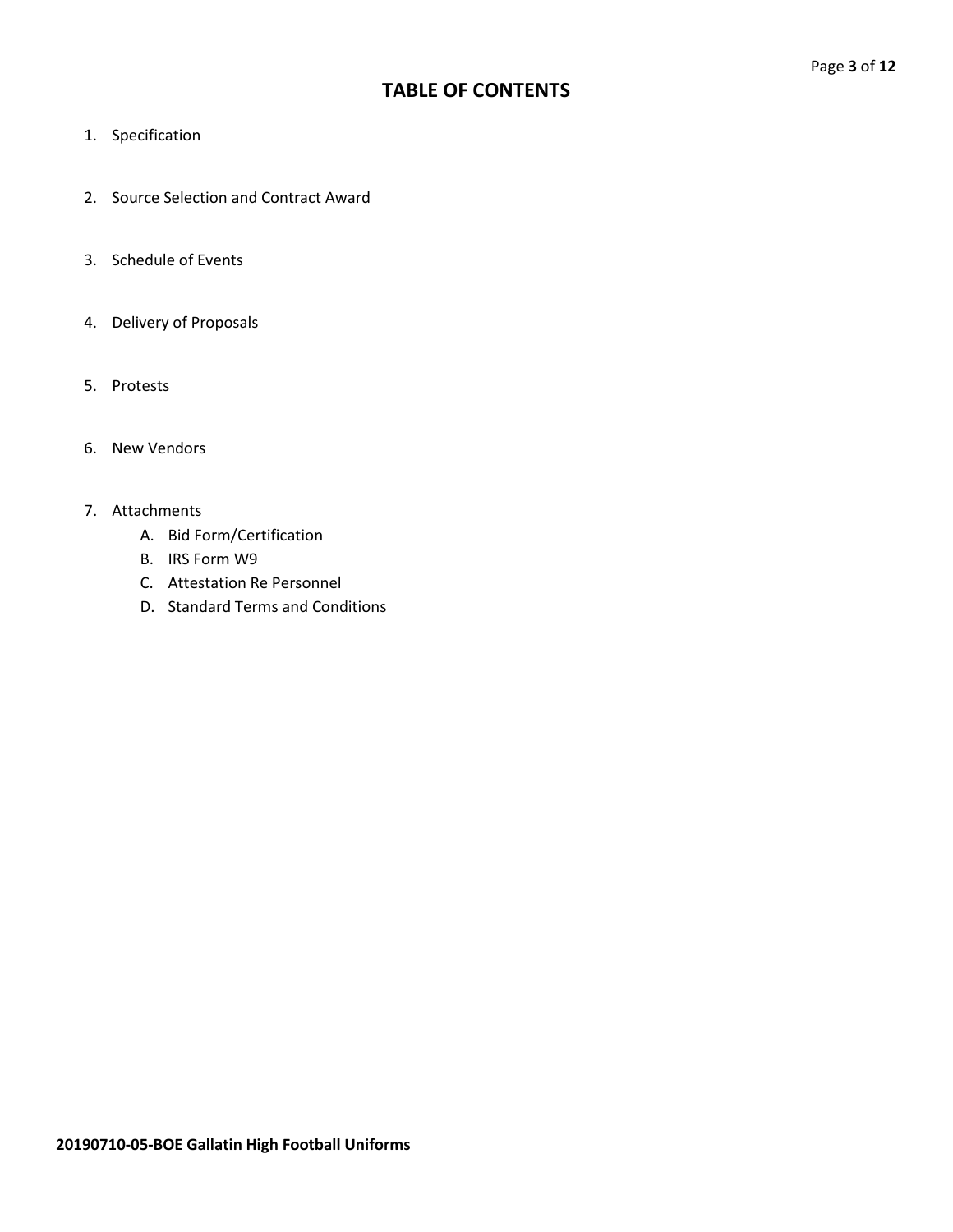#### 1. Specification

The following specification is developed for the Gallatin High School Football Team. The Proposer must cost include shipping in the proposal.

#### **JERSEY**

- White Jersey with green and gold striping (triple stripe) on shoulders. Must have "Gallatin" written on the back of the Jersey. Must conform to NFHS uniform code. Tackle twill lettering on Jersey. Jersey must have numbers on front and back and on shoulders. Need numbers 1-99 on jerseys.
- Green Jersey with gold and white striping (triple stripe) on shoulders. Must have "Gallatin" written on the back of the Jersey. Must form to NFHS uniform code. Tackle twill lettering on Jersey. Jersey must have numbers on front and back and on shoulders. Need numbers 1-99 on jerseys.
- Include a mock-up of the full uniform (front/back/sides) in the bid documentation. A digital reproduction/photograph will suffice.

#### **PANT**

- GOLD pants with white stripe in between two green stripes. Preference for pants with no belt. Pants must have knee pad pockets.
- Include a mock-up of the full uniform (front/back/sides) in the bid documentation. A digital reproduction/photograph will suffice.

#### **DELIVERY ADDRESS**

• Gallatin High School Attn: Chad Watson 700 Dan P. Herron Drive Gallatin, TN 37066

Contact for questions related to the specifications:

• Chad Watson Head Coach – Gallatin High Football [chadrick.watson@sumnerschools.org](mailto:mark.williams@sumnerschools.org)

The Proposer must include the following documentation with the proposal:

- List of available sizes for jersey and pant
- Color chart for jersey, pant, inserts and accents
- List of available fonts and text colors
- List of customizable options and associated upcharge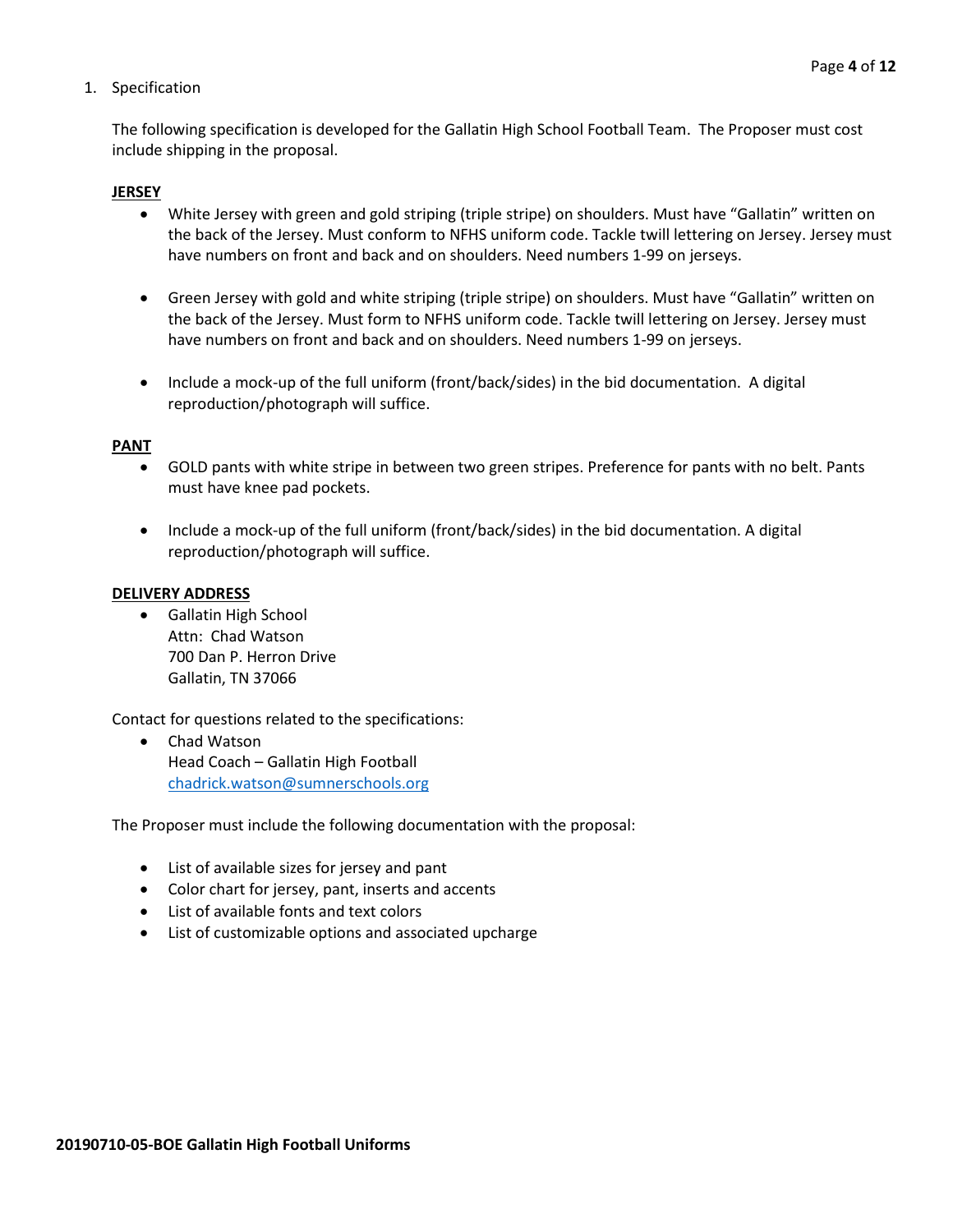- 2. Source Selection and Contract Award
	- Award, if made, will be made to the proposer submitting the lowest cost proposal and whom is also determined to be Responsive.
		- o General Criteria to be determined "Responsive"
			- Does the proposal include all required information?
			- Does the proposal include completed attachment forms?
			- Was the proposal delivered on or before the stated deadline?
	- SCS reserves the right to reject any proposal that takes exception to the specifications unless prior approval is requested and granted by SCS.
	- Upon mutual agreement by both parties, SCS shall grant the right to extend the terms, conditions and prices of contract(s) awarded from this ITB to other Institutions (such as State, Local and/or Public Agencies) who express an interest in participating in any contract that results from this ITB. Each of the "piggyback" Institutions will issue their own purchasing documents for purchase of the goods/services. Proposer agrees that SCS shall bear no responsibility or liability for any agreements between Proposer and the other Institution(s) who desire to exercise this option.
- 3. Schedule of Events

| <b>RFP Issued</b>              | June 27, 2019                         |
|--------------------------------|---------------------------------------|
| <b>RFP Submission DEADLINE</b> | July 10, 2019 @ 11:15 a.m. Local Time |

4. Delivery of Proposals

Sealed proposals will be accepted until **July 10, 2019 @ 11:15 a.m. Local Time**. Proposals received after that time will be deemed invalid. Vendors mailing proposal packages must allow sufficient time to ensure receipt of their package by the time specified. SCS shall not accept proposals via electronic transmission such as email, fax, etc. There will be no exceptions. Proposals will be opened and read aloud. The reading of the bids will begin at **11:15 a.m. Local Time**.

Due to the nature of deliveries to the SCS Support Services Facility by carriers such as UPS, FedEx and such like; the proposal package will be accepted if the date and time on the delivery confirmation are indicated to be on or before the Proposal Deadline.

| Delivery Address: | Sumner County Board of Education |
|-------------------|----------------------------------|
|                   | Attn: Purchasing Supervisor      |
|                   | 1500 Airport Road                |
|                   | Gallatin, TN 37066               |

The package containing the proposal must be sealed and clearly marked on the outside of the package: **"20190710-05-BOE Gallatin High Football Uniforms" DO NOT OPEN**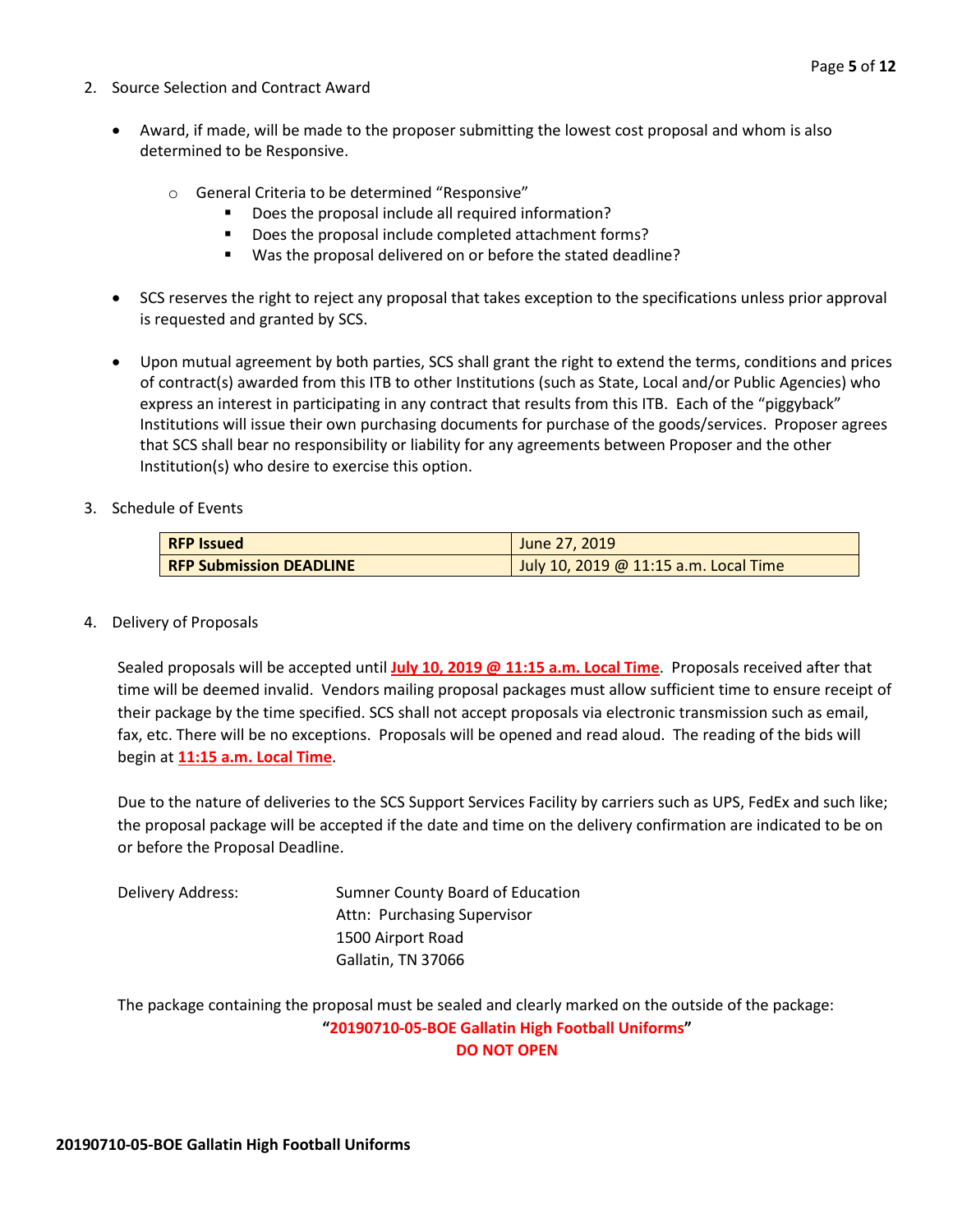#### 5. Protests

In the event that any interested party finds any part of the listed specifications, terms or conditions to be discrepant, incomplete or otherwise questionable in any respect; it shall be the responsibility of the concerned party to notify the SCS Purchasing Office of such matters immediately upon receipt of the ITB. All notifications must be sent to the Purchasing Supervisor via email at [purchasing@sumnerschools.org.](mailto:purchasing@sumnerschools.org)

Any actual or prospective Proposer who is aggrieved in connection with the ITB or award of a contract may protest to the Purchasing Supervisor and/or the Sumner County Board of Education at its regularly scheduled meeting.

#### 6. New Vendors

- To comply with Internal Revenue Service requirements, all vendors who perform any type of service are required to have a current IRS Form W-9 on file with the SCS Finance Department. It is a mandatory requirement to complete the IRS Form W-9 (Attachment 1) included in this RFP.
- To comply with the Tennessee Lawful Employment Act (50-1-702 and 50-1-703), non-employees (individuals paid directly by the employer in exchange for the individual's labor or services) must have on file one (1) of the following documents:
	- o A valid Tennessee driver's license or photo identification;
	- $\circ$  A valid driver's license or photo identification from another state where the license requirements are at least as strict as those in Tennessee;
	- o A birth certificate issued by a U.S. state, jurisdiction or territory;
	- o A U.S. government issued certified birth certificate;
	- o A valid, unexpired U.S. passport;
	- o A U.S. certificate of birth abroad (DS-1350 or FS-545)
	- o A report of birth abroad of a U.S. citizen (FS-240);
	- o A certificate of citizenship (N560 or N561);
	- o A certificate of naturalization (N550, N570 or N578);
	- o A U.S citizen identification card (I-197 or I-179); or
	- o Valid alien registration documentation or other proof of current immigration registration recognized by the United States Department of Homeland Security that contains the individual's complete legal name and current alien admission number or alien file number (or numbers if the individual has more than one number).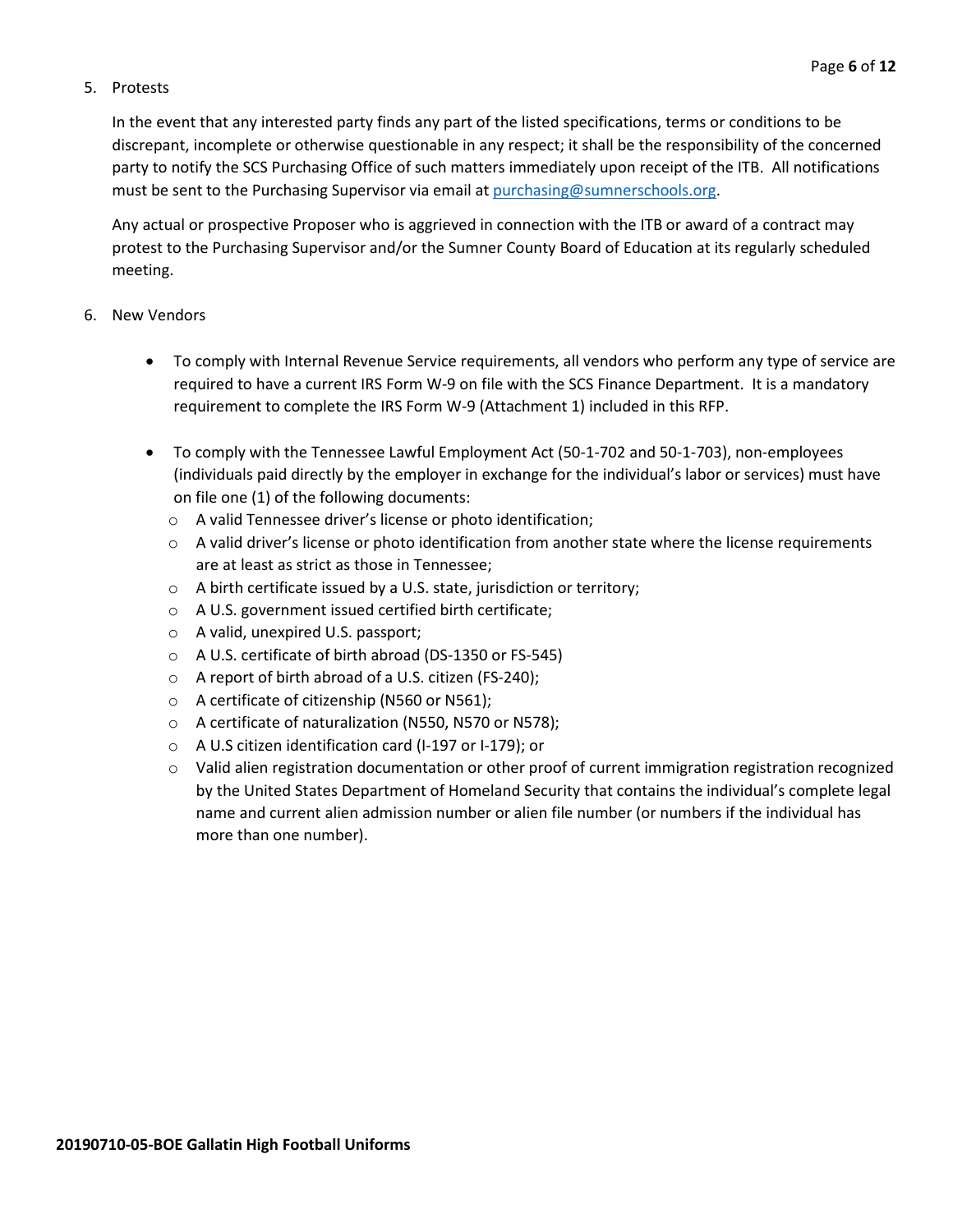

Attn: Purchasing Supervisor 1500 Airport Road Gallatin, TN 37066

Date

| Item No.           | <b>Description</b> | <b>Quantity</b> | <b>Unit Price</b> | <b>Extended Total</b> |
|--------------------|--------------------|-----------------|-------------------|-----------------------|
| 1                  | White Jersey       | 98              |                   |                       |
| $\mathbf{2}$       | Green Jersey       | 98              |                   |                       |
| 3                  | <b>Gold Pant</b>   | 98              |                   |                       |
| +SHIPPING          |                    |                 |                   |                       |
| <b>GRAND TOTAL</b> |                    |                 |                   |                       |

*\*The listed "Quantity" is an estimate only. Actual numbers may vary. The Unit Price will be utilized for all orders. \*\*Notes must be listed on a separate page.*

By checking this box, Proposer agrees that SCS reserves the right to extend the terms, conditions and prices of this contract to other Institutions (such as State, Local and/or Public Agencies) who express an interest in participating in any contract that results from this ITB. Each of the piggyback Institutions will issue their own purchasing documents for the goods/service. Proposer agrees that SCS shall bear no responsibility or liability for any agreements between Proposer and the other Institution(s) who desire to exercise this option.

| <b>AUTHORIZED SIGNATURE:</b> |  |
|------------------------------|--|
| <b>PRINTED NAME:</b>         |  |
| TITLE:                       |  |
| <b>COMPANY NAME:</b>         |  |
| <b>PHONE:</b>                |  |
| <b>EMAIL</b>                 |  |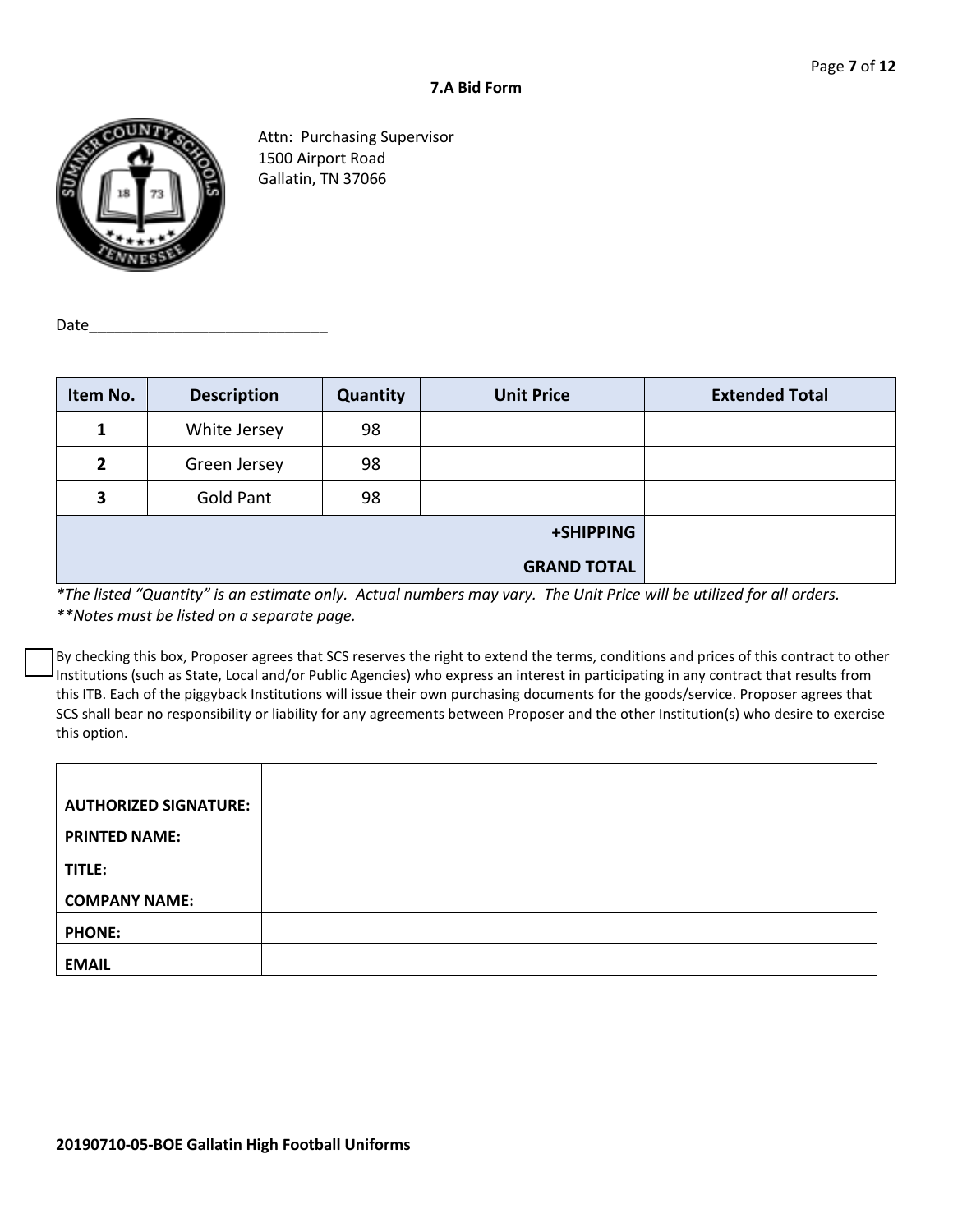#### 7.B IRS Form W9

| Form                                                                                                                                                                                                                                                                                                                                                                                                                                                                                                                                                                                                                                                       | (Rev. December 2014)<br>Department of the Treasury<br>Internal Revenue Service | <b>Request for Taxpayer</b><br><b>Identification Number and Certification</b>                                                                                                                                                                                                                                                                                                                                                                                                                                                                                                                                                 |                                                                                                                                                |                            |  |  |                                                                                                                                                                                                                                                                                          |  | Give Form to the<br>requester. Do not<br>send to the IRS. |  |  |  |  |
|------------------------------------------------------------------------------------------------------------------------------------------------------------------------------------------------------------------------------------------------------------------------------------------------------------------------------------------------------------------------------------------------------------------------------------------------------------------------------------------------------------------------------------------------------------------------------------------------------------------------------------------------------------|--------------------------------------------------------------------------------|-------------------------------------------------------------------------------------------------------------------------------------------------------------------------------------------------------------------------------------------------------------------------------------------------------------------------------------------------------------------------------------------------------------------------------------------------------------------------------------------------------------------------------------------------------------------------------------------------------------------------------|------------------------------------------------------------------------------------------------------------------------------------------------|----------------------------|--|--|------------------------------------------------------------------------------------------------------------------------------------------------------------------------------------------------------------------------------------------------------------------------------------------|--|-----------------------------------------------------------|--|--|--|--|
| 1 Name (as shown on your income tax return). Name is required on this line; do not leave this line blank.<br>2 Business name/disregarded entity name, if different from above<br>οi                                                                                                                                                                                                                                                                                                                                                                                                                                                                        |                                                                                |                                                                                                                                                                                                                                                                                                                                                                                                                                                                                                                                                                                                                               |                                                                                                                                                |                            |  |  |                                                                                                                                                                                                                                                                                          |  |                                                           |  |  |  |  |
| page<br>3 Check appropriate box for federal tax classification; check only one of the following seven boxes:<br>Specific Instructions on<br>C Corporation S Corporation Partnership<br>Trust/estate<br>Individual/sole proprietor or<br>single-member LLC<br>Print or type<br>  Limited liability company. Enter the tax classification (C=C corporation, S=S corporation, P=partnership) ▶<br>Note. For a single-member LLC that is disregarded, do not check LLC; check the appropriate box in the line above for<br>the tax classification of the single-member owner.<br>Other (see instructions)<br>5 Address (number, street, and apt. or suite no.) |                                                                                |                                                                                                                                                                                                                                                                                                                                                                                                                                                                                                                                                                                                                               |                                                                                                                                                |                            |  |  | 4 Exemptions (codes apply only to<br>certain entities, not individuals; see<br>instructions on page 3):<br>Exempt payee code (if any)<br>Exemption from FATCA reporting<br>code (if any)<br>(Applies to accounts maintained outside the U.S.)<br>Requester's name and address (optional) |  |                                                           |  |  |  |  |
| <b>See</b>                                                                                                                                                                                                                                                                                                                                                                                                                                                                                                                                                                                                                                                 | 6 City, state, and ZIP code                                                    |                                                                                                                                                                                                                                                                                                                                                                                                                                                                                                                                                                                                                               |                                                                                                                                                |                            |  |  |                                                                                                                                                                                                                                                                                          |  |                                                           |  |  |  |  |
|                                                                                                                                                                                                                                                                                                                                                                                                                                                                                                                                                                                                                                                            |                                                                                | 7 List account number(s) here (optional)                                                                                                                                                                                                                                                                                                                                                                                                                                                                                                                                                                                      |                                                                                                                                                |                            |  |  |                                                                                                                                                                                                                                                                                          |  |                                                           |  |  |  |  |
| Part I                                                                                                                                                                                                                                                                                                                                                                                                                                                                                                                                                                                                                                                     |                                                                                | <b>Taxpayer Identification Number (TIN)</b>                                                                                                                                                                                                                                                                                                                                                                                                                                                                                                                                                                                   |                                                                                                                                                |                            |  |  |                                                                                                                                                                                                                                                                                          |  |                                                           |  |  |  |  |
|                                                                                                                                                                                                                                                                                                                                                                                                                                                                                                                                                                                                                                                            |                                                                                | Enter your TIN in the appropriate box. The TIN provided must match the name given on line 1 to avoid                                                                                                                                                                                                                                                                                                                                                                                                                                                                                                                          |                                                                                                                                                |                            |  |  | Social security number                                                                                                                                                                                                                                                                   |  |                                                           |  |  |  |  |
| backup withholding. For individuals, this is generally your social security number (SSN). However, for a<br>resident alien, sole proprietor, or disregarded entity, see the Part I instructions on page 3. For other<br>entities, it is your employer identification number (EIN). If you do not have a number, see How to get a<br>TIN on page 3.<br>or                                                                                                                                                                                                                                                                                                   |                                                                                |                                                                                                                                                                                                                                                                                                                                                                                                                                                                                                                                                                                                                               |                                                                                                                                                |                            |  |  |                                                                                                                                                                                                                                                                                          |  |                                                           |  |  |  |  |
|                                                                                                                                                                                                                                                                                                                                                                                                                                                                                                                                                                                                                                                            |                                                                                | Note. If the account is in more than one name, see the instructions for line 1 and the chart on page 4 for                                                                                                                                                                                                                                                                                                                                                                                                                                                                                                                    |                                                                                                                                                |                            |  |  | <b>Employer identification number</b>                                                                                                                                                                                                                                                    |  |                                                           |  |  |  |  |
| guidelines on whose number to enter.                                                                                                                                                                                                                                                                                                                                                                                                                                                                                                                                                                                                                       |                                                                                |                                                                                                                                                                                                                                                                                                                                                                                                                                                                                                                                                                                                                               |                                                                                                                                                |                            |  |  |                                                                                                                                                                                                                                                                                          |  |                                                           |  |  |  |  |
| Part II                                                                                                                                                                                                                                                                                                                                                                                                                                                                                                                                                                                                                                                    | <b>Certification</b>                                                           |                                                                                                                                                                                                                                                                                                                                                                                                                                                                                                                                                                                                                               |                                                                                                                                                |                            |  |  |                                                                                                                                                                                                                                                                                          |  |                                                           |  |  |  |  |
|                                                                                                                                                                                                                                                                                                                                                                                                                                                                                                                                                                                                                                                            | Under penalties of perjury, I certify that:                                    |                                                                                                                                                                                                                                                                                                                                                                                                                                                                                                                                                                                                                               |                                                                                                                                                |                            |  |  |                                                                                                                                                                                                                                                                                          |  |                                                           |  |  |  |  |
|                                                                                                                                                                                                                                                                                                                                                                                                                                                                                                                                                                                                                                                            |                                                                                | 1. The number shown on this form is my correct taxpayer identification number (or I am waiting for a number to be issued to me); and                                                                                                                                                                                                                                                                                                                                                                                                                                                                                          |                                                                                                                                                |                            |  |  |                                                                                                                                                                                                                                                                                          |  |                                                           |  |  |  |  |
| 2. I am not subject to backup withholding because: (a) I am exempt from backup withholding, or (b) I have not been notified by the Internal Revenue<br>Service (IRS) that I am subject to backup withholding as a result of a failure to report all interest or dividends, or (c) the IRS has notified me that I am<br>no longer subject to backup withholding; and                                                                                                                                                                                                                                                                                        |                                                                                |                                                                                                                                                                                                                                                                                                                                                                                                                                                                                                                                                                                                                               |                                                                                                                                                |                            |  |  |                                                                                                                                                                                                                                                                                          |  |                                                           |  |  |  |  |
|                                                                                                                                                                                                                                                                                                                                                                                                                                                                                                                                                                                                                                                            |                                                                                | 3. I am a U.S. citizen or other U.S. person (defined below); and                                                                                                                                                                                                                                                                                                                                                                                                                                                                                                                                                              |                                                                                                                                                |                            |  |  |                                                                                                                                                                                                                                                                                          |  |                                                           |  |  |  |  |
|                                                                                                                                                                                                                                                                                                                                                                                                                                                                                                                                                                                                                                                            |                                                                                | 4. The FATCA code(s) entered on this form (if any) indicating that I am exempt from FATCA reporting is correct.                                                                                                                                                                                                                                                                                                                                                                                                                                                                                                               |                                                                                                                                                |                            |  |  |                                                                                                                                                                                                                                                                                          |  |                                                           |  |  |  |  |
|                                                                                                                                                                                                                                                                                                                                                                                                                                                                                                                                                                                                                                                            | instructions on page 3.                                                        | Certification instructions. You must cross out item 2 above if you have been notified by the IRS that you are currently subject to backup withholding<br>because you have failed to report all interest and dividends on your tax return. For real estate transactions, item 2 does not apply. For mortgage<br>interest paid, acquisition or abandonment of secured property, cancellation of debt, contributions to an individual retirement arrangement (IRA), and<br>generally, payments other than interest and dividends, you are not required to sign the certification, but you must provide your correct TIN. See the |                                                                                                                                                |                            |  |  |                                                                                                                                                                                                                                                                                          |  |                                                           |  |  |  |  |
| Sign<br>Here                                                                                                                                                                                                                                                                                                                                                                                                                                                                                                                                                                                                                                               | Signature of<br>U.S. person $\blacktriangleright$                              |                                                                                                                                                                                                                                                                                                                                                                                                                                                                                                                                                                                                                               |                                                                                                                                                | Date $\blacktriangleright$ |  |  |                                                                                                                                                                                                                                                                                          |  |                                                           |  |  |  |  |
|                                                                                                                                                                                                                                                                                                                                                                                                                                                                                                                                                                                                                                                            | <b>General Instructions</b>                                                    |                                                                                                                                                                                                                                                                                                                                                                                                                                                                                                                                                                                                                               | · Form 1098 (home mortgage interest), 1098-E (student loan interest), 1098-T                                                                   |                            |  |  |                                                                                                                                                                                                                                                                                          |  |                                                           |  |  |  |  |
| Section references are to the Internal Revenue Code unless otherwise noted.                                                                                                                                                                                                                                                                                                                                                                                                                                                                                                                                                                                |                                                                                | (tuition)                                                                                                                                                                                                                                                                                                                                                                                                                                                                                                                                                                                                                     |                                                                                                                                                |                            |  |  |                                                                                                                                                                                                                                                                                          |  |                                                           |  |  |  |  |
| Future developments. Information about developments affecting Form W-9 (such                                                                                                                                                                                                                                                                                                                                                                                                                                                                                                                                                                               |                                                                                |                                                                                                                                                                                                                                                                                                                                                                                                                                                                                                                                                                                                                               |                                                                                                                                                |                            |  |  |                                                                                                                                                                                                                                                                                          |  |                                                           |  |  |  |  |
|                                                                                                                                                                                                                                                                                                                                                                                                                                                                                                                                                                                                                                                            |                                                                                |                                                                                                                                                                                                                                                                                                                                                                                                                                                                                                                                                                                                                               | · Form 1099-C (canceled debt)<br>· Form 1099-A (acquisition or abandonment of secured property)                                                |                            |  |  |                                                                                                                                                                                                                                                                                          |  |                                                           |  |  |  |  |
|                                                                                                                                                                                                                                                                                                                                                                                                                                                                                                                                                                                                                                                            | <b>Purpose of Form</b>                                                         | as legislation enacted after we release it) is at www.irs.gov/fw9.                                                                                                                                                                                                                                                                                                                                                                                                                                                                                                                                                            | Use Form W-9 only if you are a U.S. person (including a resident alien), to<br>provide your correct TIN.                                       |                            |  |  |                                                                                                                                                                                                                                                                                          |  |                                                           |  |  |  |  |
|                                                                                                                                                                                                                                                                                                                                                                                                                                                                                                                                                                                                                                                            |                                                                                | An individual or entity (Form W-9 requester) who is required to file an information                                                                                                                                                                                                                                                                                                                                                                                                                                                                                                                                           | If you do not return Form W-9 to the requester with a TIN, you might be subject                                                                |                            |  |  |                                                                                                                                                                                                                                                                                          |  |                                                           |  |  |  |  |
|                                                                                                                                                                                                                                                                                                                                                                                                                                                                                                                                                                                                                                                            |                                                                                | return with the IRS must obtain your correct taxpayer identification number (TIN)                                                                                                                                                                                                                                                                                                                                                                                                                                                                                                                                             | to backup withholding. See What is backup withholding? on page 2.                                                                              |                            |  |  |                                                                                                                                                                                                                                                                                          |  |                                                           |  |  |  |  |
|                                                                                                                                                                                                                                                                                                                                                                                                                                                                                                                                                                                                                                                            |                                                                                | which may be your social security number (SSN), individual taxpayer identification<br>number (ITIN), adoption taxpayer identification number (ATIN), or employer                                                                                                                                                                                                                                                                                                                                                                                                                                                              | By signing the filled-out form, you:<br>1. Certify that the TIN you are giving is correct (or you are waiting for a number                     |                            |  |  |                                                                                                                                                                                                                                                                                          |  |                                                           |  |  |  |  |
|                                                                                                                                                                                                                                                                                                                                                                                                                                                                                                                                                                                                                                                            |                                                                                | identification number (EIN), to report on an information return the amount paid to<br>you, or other amount reportable on an information return. Examples of information                                                                                                                                                                                                                                                                                                                                                                                                                                                       | to be issued).                                                                                                                                 |                            |  |  |                                                                                                                                                                                                                                                                                          |  |                                                           |  |  |  |  |
|                                                                                                                                                                                                                                                                                                                                                                                                                                                                                                                                                                                                                                                            | · Form 1099-INT (interest earned or paid)                                      | returns include, but are not limited to, the following:                                                                                                                                                                                                                                                                                                                                                                                                                                                                                                                                                                       | 2. Certify that you are not subject to backup withholding, or<br>3. Claim exemption from backup withholding if you are a U.S. exempt payee. If |                            |  |  |                                                                                                                                                                                                                                                                                          |  |                                                           |  |  |  |  |

- · Form 1099-INT (interest earned or paid)
- . Form 1099-DIV (dividends, including those from stocks or mutual funds)
- · Form 1099-MISC (various types of income, prizes, awards, or gross proceeds) . Form 1099-B (stock or mutual fund sales and certain other transactions by
- brokers)
- · Form 1099-S (proceeds from real estate transactions)
- . Form 1099-K (merchant card and third party network transactions)
- 

Cat. No. 10231X

Form W-9 (Rev. 12-2014)

4. Certify that FATCA code(s) entered on this form (if any) indicating that you are<br>exempt from the FATCA reporting, is correct. See What is FATCA reporting? on<br>page 2 for further information.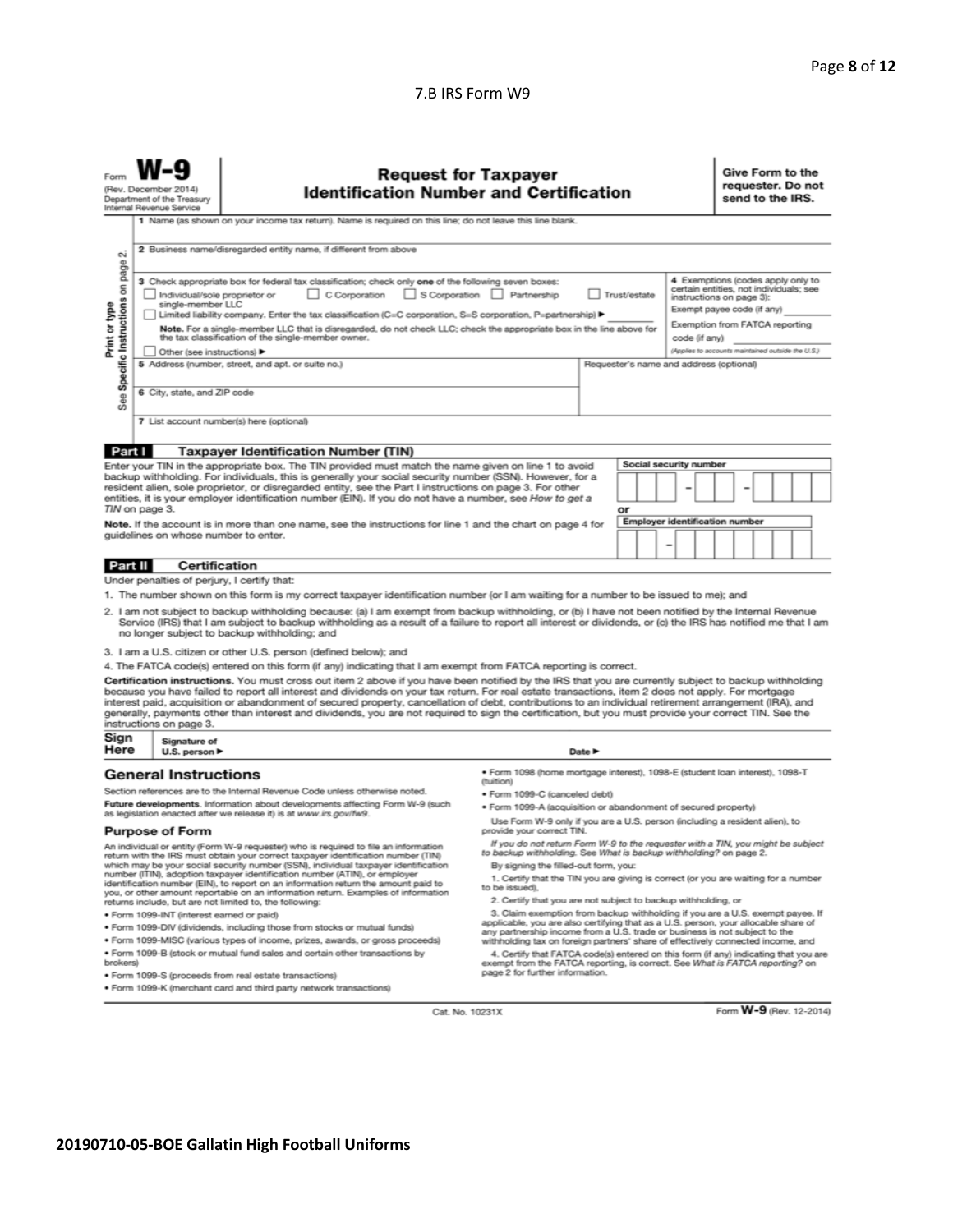### **ATTESTATION RE PERSONNEL USED IN CONTRACT PERFORMANCE**

| LCONTRACTOR LEGAL ENTITY NAME:                                         |  |
|------------------------------------------------------------------------|--|
| FEDERAL EMPLOYER IDENTIFICATION NUMBER:<br>(or Social Security Number) |  |

**The Contractor, identified above, does hereby attest, certify, warrant and assure that the Contractor shall not knowingly utilize the services of an illegal immigrant in the performance of this Contract and shall not knowingly utilize the services of any subcontractor who will utilize the services of an illegal immigrant in the performance of this Contract, T.C.A. § 12-3-309.**

SIGNATURE & DATE:

*NOTICE: This attestation MUST be signed by an individual empowered to contractually bind the Contractor.*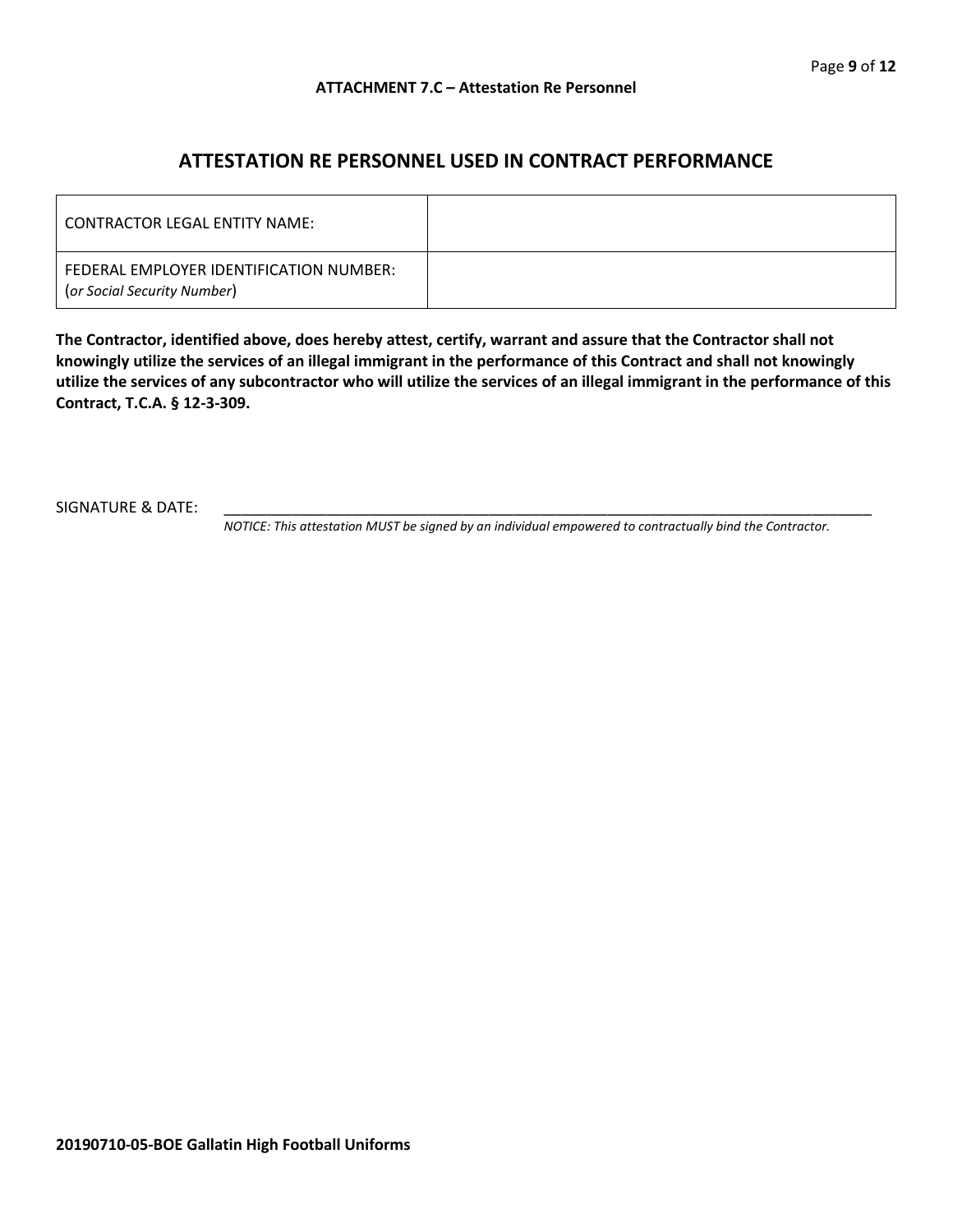#### **ATTACHMENT 7.D – Standard Terms & Conditions SUMNER COUNTY BOARD OF EDUCATION (SCS)**

#### **1. PREPARATION AND SUBMISSION OF BID.**

- **a.** Failure to examine any drawings**,** specifications, or instructions will be at the proposer's risk. Any deviation from the stated terms, conditions and specifications must be coordinated with and approved in writing by the SCS Purchasing Supervisor.
- **b.** ITB SUBMITTAL / SIGNATURE: Proposal shall give the full name and business address of the bidder. If the proposer is a corporation, the name shall be stated as it is in the corporate charter. Proposals must be signed in ink by the proposer's authorized agent. Unsigned proposals will be rejected. Proposals are to be sealed and the outside of the envelope is to reference the ITB number. The person signing the proposal must show their title, and if requested by SCS, must furnish satisfactory proof of his or her authority to bind his or her company in contract. Proposer understands that by submitting a proposal with an authorized signature, it shall constitute an offer to SCS. Proposals must be typewritten or in ink; otherwise they may not be considered. Purchase orders will be issued to the firm name appearing on the W9. Electronic submissions via email, fax, etc. shall not be accepted.
- **c.** SCS is not responsible for any costs incurred by any vendor pursuant to the ITB. The vendor shall be responsible for all costs incurred in connection with the preparation and submission of its proposal.
- **d.** All proposers must be in compliance with T.C.A. § 62-6-119 at the time of proposal submission and provide evidence of compliance with the applicable provisions of the chapter before such proposal may be considered.
- **e.** Proposals are to be received in the location designated in the ITB no later than the specified date and time. Late submissions will NOT be opened or considered.
- **f.** No erasures permitted. Errors may be crossed out and corrections printed in ink or typewritten adjacent to error and must be initialed in ink by person signing the proposal.
- **g.** Specifications: Reference to available specifications shall be sufficient to make the terms of the specifications binding on the proposer. The use of the name of a manufacturer, or any special brand or make in describing an item does not restrict the proposer to that manufacturer or specific article, unless specifically stated. Comparable products of other manufacturers will be considered if proof of compatibility is contained in the proposal. Proposers are required to notify SCSs Purchasing Supervisor whenever specifications/procedures are not perceived to be fair and open. The articles on which the proposals are submitted must be equal or superior to that specified. Informative and Descriptive Literature: The proposer must show brand or trade names of the articles proposed, when applicable. It shall be the responsibility of the vendor, including vendors whose product is referenced, to furnish with the proposal such specifications, catalog pages, brochures or other data as will provide an adequate basis for determining the quality and functional capabilities of the product offered. Failure to provide this data may be considered valid justification for rejection of proposal.
- **h.** Samples: Samples of items when called for, must be furnished free of expense, and if not destroyed will, upon vendor's request within ten (10) days of proposal opening, be returned at the proposer's expense. Each sample must be labeled with the proposer's name, manufacturer's brand name and number, ITB number and item reference.
- **i.** Time of Performance: The number of calendar days in which delivery is to be made after receipt of order shall be stated in the proposal and may be a factor in making an award, price notwithstanding. If no delivery time is stated in the proposal, proposer agrees that delivery is to be made within two weeks (10 business days) of order.
- **j.** Transportation and delivery charges should be included in the price and be fully prepaid by the vendor to the destination specified in the ITB. Proposal prices shall include delivery of all items F.O.B. destination.
- **k.** New materials and supplies must be delivered unless otherwise specifically stated in the ITB.
- **l.** Alternate/multiple proposals will not be considered unless specifically called for in the ITB.
- **m.** Only proposals submitted on ITB forms furnished by SCS will be considered.
- **n.** By signing the ITB where indicated, the proposer agrees to strictly abide by all local, state and federal statutes and regulations. The proposer further certifies that this proposal is made without collusion or fraud.
- **o.** Error in Proposal. In case of error in the extension of prices in the proposal, the unit price will govern. Late submissions will NOT be opened or considered. Proposers are cautioned to verify their proposals before submission, as amendments received after the ITB deadline will not be considered. No proposal shall be altered, amended or withdrawn after opening. After proposal opening, a proposer may withdraw a proposal only when there is obvious clerical error such as a misplaced decimal point, or when enforcement of the proposal would impose unconscionable hardship due to an error in the proposal resulting in a quotation substantially below the other proposals received. Proposal withdrawals will be considered only upon written request of the proposer.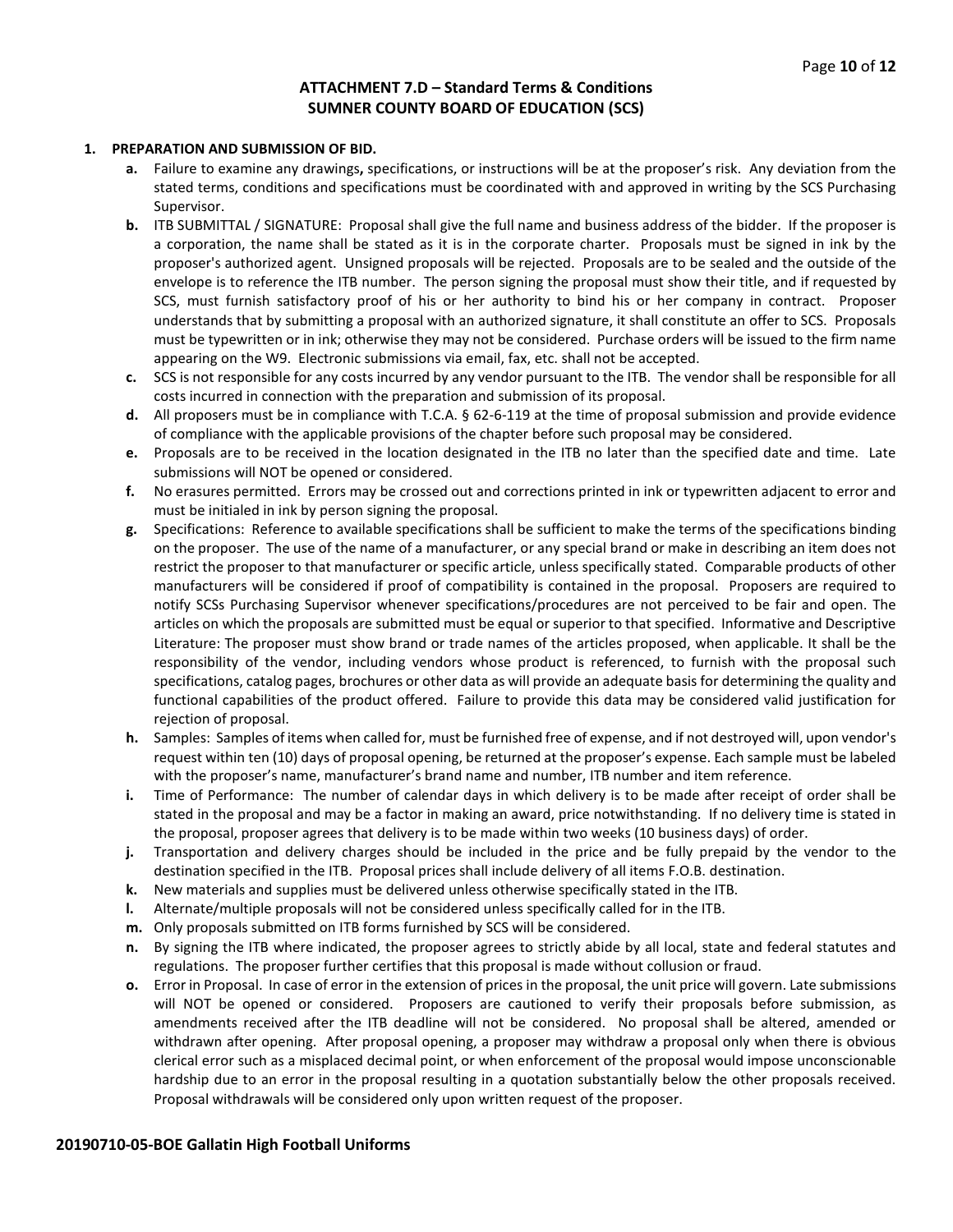- **2. OPEN RECORDS.** In order to comply with the provisions of the Tennessee Open Records Act, all proposals will be publicly opened and are subject to public inspection after the award upon written request. Proposers may be present at ITB opening. Summary information will be posted the SCS website, www.sumnerschools.org under the Invitation to Bid link.
- **3. ACCEPTANCE AND AWARD.** SCS reserves the right to reject any and all proposals and to waive any informality in proposals and, unless otherwise specified by the proposers to accept any item in the proposal. Action to reject all proposals shall be taken for unreasonably high prices, errors in the bid documents, cessation of need, unavailability of funds, or any other reason approved by SCS.
	- **a.** Contracts and purchases will be made with the lowest, responsive, responsible, qualified proposer. The quality of the articles to be supplied, their conformity with the specifications, their suitability to the requirements of the Institution, cash discount offered, and the delivery terms will be taken into consideration.
	- **b.** Any deviation from these stated terms, specifications and conditions must be coordinated with and approved in writing by the Purchasing Supervisor.
	- **c.** Prices quoted on the response (if any) are to be considered firm and binding until the said equipment, supplies or services are in the possession of SCS.
	- **d.** SCS reserves the right to order more or less than the quantity listed in the proposal.
	- **e.** If a proposal fails to state a time within which a proposal must be accepted, it is understood and agreed that SCS shall have ninety (90) days to accept.
	- **f.** No purchase or contract is authorized or valid until the issuance of a SCS purchase order in accordance with SCS policy. No SCS employee is authorized to purchase equipment, supplies or services prior to the issuance of such a purchase order.
	- **g.** The contract may not be assigned without written SCS consent.
	- **h.** If the appropriate space is marked on the ITB, other Institutions (such as State, Local and/or Public Agencies) may purchase off the contract during the same period as SCS.
	- **i.** The awarded proposer will be required to post a performance and payment bond in the amount of 25% of the contract price if it exceeds \$100,000 as stated by T.C.A. §12-4-201.
	- **j.** If the project cost is in excess of \$25,000 a performance bond must be secured by the requesting part in an amount equal to the market improvement value.
- **4. PAYMENT**. Payment terms must be specified in the proposal, including any discounts for early payment. Partial payments will not be approved unless justification for such payment can be shown. Terms will be NET 30 days. Payment will not be made until the conditions and specifications of the ITB are inspected and approved as conforming by persons appointed by SCS.
- **5. DEFAULT OF SELECTED VENDOR.** In case of vendor default, SCS may procure the articles or services from other sources and hold the defaulting vendor responsible for any resulting cost. If the awarded vendor violates any terms of their proposal, the contract, SCS policy or any law, they may be disqualified from submitting proposals for a period of two years for minor violations or longer for major violations. Proposals from disqualified bidders will not be accepted during the period of disqualification.
- **6. INSPECTION OF PURCHASES.** Articles received which are not equivalent will not be accepted and will be picked up by the vendor or returned to vendor, shipping charges collect. SCS shall have a reasonable period in which to inspect and accept or reject materials without liability. If necessity requires SCS to use nonconforming materials, an appropriate reduction in payment may be made.
- **7. TAXES.** SCS is tax exempt; do not include taxes in quotation. Vendors making improvements or additions to or performing repair work on real property for SCS are liable for any applicable sales or use tax on tangible personal property used in connection with the contract or furnished to vendors by the state for use under the contract.
- **8. NONDISCRIMINATION.** SCS is an equal opportunity employer. SCS and bidder agree to comply with Titles VI and VII of the Civil Rights Act of 1964, Title IX of the Education Amendments of 1972, Section 504 of the Rehabilitation Act of 1973, Executive Order 11,246, the Americans with Disabilities Act of 1990 and the related regulations to each. Each party assures that it will not discriminate against any individual including, but not limited to employees or applicants for employment and/or students, because of race, religion, creed, color, sex, age, disability, veteran status or national origin. In the event that any claims should arise with regards to violations of any such local, state or federal law, statues, rule or regulations, the vendor will indemnify and hold SCS harmless for any damages, including court costs or attorney fees, which might be incurred.

#### **20190710-05-BOE Gallatin High Football Uniforms**